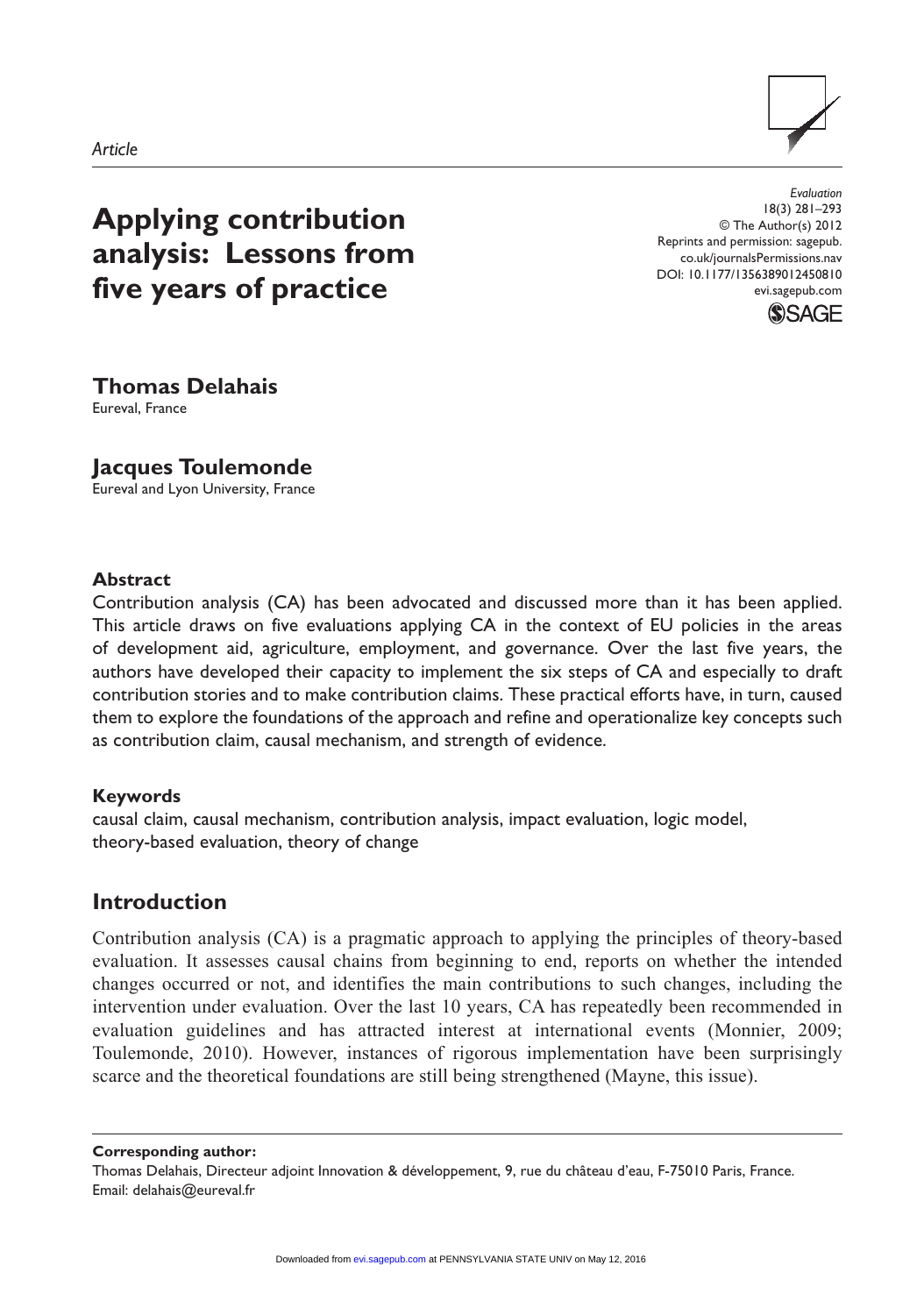This article draws on experience gained and questions raised in applying CA in a series of evaluations carried out by Eureval, a consultancy providing evaluation services to public authorities mainly in Europe. When we came across CA (Mayne, 1999, 2001), we were struck by: (1) how close it was to much of our current evaluation practice; and (2) its potential for strengthening the rigour and conclusiveness of theory-based evaluations (Rogers, 2008; White, 2009). Since 2005 (Toulemonde et al., 2011), we have used CA about 15 times in evaluation assignments in multiple areas such as agriculture, development aid, employment, environment, governance, and transport. In this article, we build upon five evaluations undertaken between 2007 and 2010, in which CA enabled us to assess impacts in a conclusive and useful manner while a counterfactual-based analysis would not have been feasible. However, we cannot yet qualify these evaluations as fully rigorous. The five examples of CA are presented below in successive boxes called *Policy Coordination, Development Aid, Employment, Active Citizenship* and *Agriculture*.

The first section describes some of the main lessons learned from the implementation of the six steps of CA. In the subsequent section, we explain how we operationalize some of the basic concepts used in the analysis.

# **Implementing the six steps of contribution analysis**

This section discusses the six steps of CA (Mayne, 2008, 2011, and this issue). We had followed these steps more or less for years, as most of them are common to other forms of theory-based evaluations. Only Step 4 (drafting the contribution story) includes concepts that were new for us, and needed to be further operationalized. In this section following the six steps, we explain how the CA approach changed our previous practice, and highlight the hidden difficulties.

#### *Circumscribing the causal issue*

Our main approach to circumscribing the causal issue has always been to concentrate on a few cause-and-effect questions, and to specify these questions as precisely as possible in terms of scope (evaluated activities), and impact(s) to be assessed. There is frequent bargaining over causal issues between commissioners wanting to ask many broad questions and evaluators claiming that a small number of precise questions improves both the substantive quality and usefulness of the answers. In our five examples, the number of questions ranged from three to 14 per evaluation, of which two to five required a causality analysis. In two instances (*Policy Coordination* and *Development Aid*) we could cluster several questions into a single causal issue that was addressed through a single analytical approach. Finally, the number of causal issues in the five examples ranged from one to four.

Generally, we had no option other than CA for carrying out the impact analyses. Only in one instance (*Employment*) were usual attribution-analysis methods applicable (i.e. a counterfactual with matched comparison group and a synthesis of counterfactual-based evaluations). Initially, we were willing to apply CA to all remaining causal issues; for instance, four issues in the case of *Development Aid*. However, we gradually realized that this was not feasible. In fact, CA has proved for us to be more time-consuming than other theory-based approaches (Weiss, 1997). Moreover, our approach to applying CA requires significant stakeholder inputs at the inception phase (each causal issue requires an in-depth discussion) and at the fifth step of criticizing the draft contribution story (see below). Considering the current constraints applying to EC evaluations in terms of budget and stakeholder availability, we came to the conclusion that only one CA is manageable in a given evaluation assignment. We therefore tend to apply this approach to addressing questions that are particularly challenging, and answer other cause-and-effect questions with a conventional theory-based approach.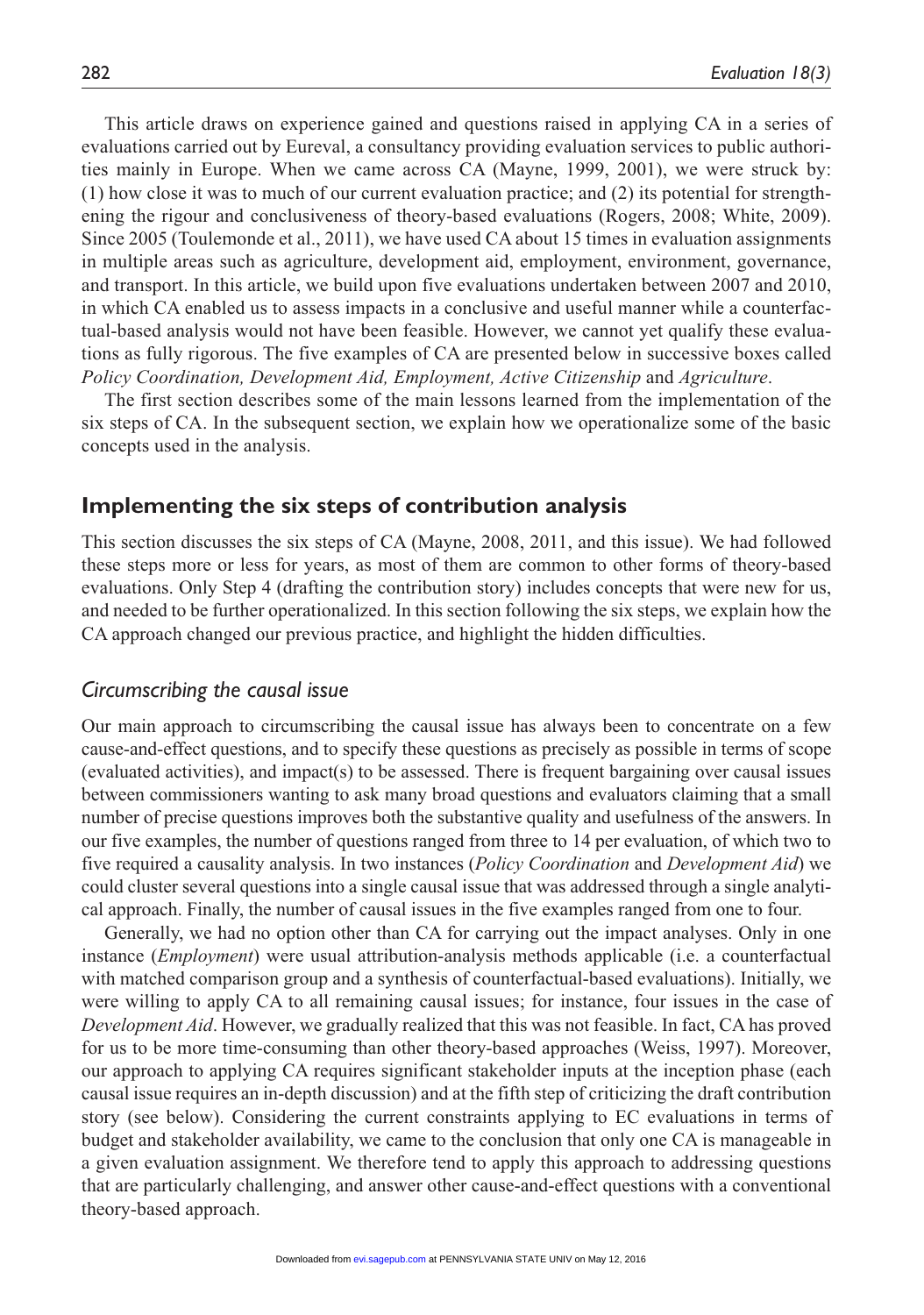In one instance, the *Development Aid* evaluation (see Box 1), we realized how important circumscribing the causal issue was. In agreement with the reference group, we had decided to focus on Jordanian exports to the EU, although an alternative option was to consider Jordanian exports worldwide. This seemingly minor choice had deep consequences for the theory of change that had to include three causal chains in the first option and two chains otherwise. At the end of the evaluation, our assessment was negative (the intervention had made an insufficient contribution to the growth of Jordanian exports to the EU). Taking the alternative option would have led to a positive assessment (the intervention had made a satisfactory contribution to the growth of Jordanian exports to the rest of the world). This example shows that the causal issue should continue to be considered until an agreement is reached about its definition and delineation.

#### **Box 1.** *Development Aid* example.

This evaluation covered EU support to Jordan over a 10-year period (EC, 2007a). CA was applied to European support in the areas of trade and private-sector development.

The causal issue was not easy to specify since the EU had implemented various activities in this area with a number of objectives. The Evaluation Reference Group (ERG) decided that the success of the EU support should be defined as a breakthrough in Jordan's exports to the EU market. A logic model was developed in the form of three causal chains, connecting the main intended impact and respectively: (1) withdrawal of tariffs and quotas on Jordanian products, (2) technical assistance to Jordan's government and (3) free advisory services to exporting SMEs.

The available information was used to assess each link in the three causal chains, although with an uneven potential for cross-checking and triangulation. Other contributing factors were also explored.

The contribution story was drafted, discussed extensively in the ERG, and then strengthened. A first contribution claim is that Jordanian SMEs have improved their capability to export and that the EU support programme has made a major contribution to that change. However, a contribution of the same order was made by a similar US-funded programme. Another finding is that Jordanian exports to the EU have grown steadily but without any breakthrough.

This disappointing finding follows from a failure in the design of the evaluated policy: nothing was done to assist SMEs to match EU technical standards, a costly and difficult process which constitutes the main barrier to Jordanian products entering the European market.

# *Developing the theory of change*

In line with theory-based evaluation, we have always dedicated significant resources to reconstructing the logic model of the evaluated intervention. We used to start by devising a diagram of intended impacts, but not a comprehensive theory of change including external factors and causal loops as recommended by Mayne (this issue). Our practice was to wait until the data-collection phase to explore, identify and assess the other contributing factors. In our five examples, the simplest model includes six changes symbolized by boxes and five causal links represented by arrows (*Employment*). The most complicated model includes 12 boxes and 16 arrows (*Policy Coordination*).

We have progressively come to understand that the efforts required to undertake a CA are proportionate to the number of boxes and arrows. If the logic model is too complicated (too many boxes, or causal chains are too intricate), the analysis may become unfeasible. In that case, it is probably a good idea to circumscribe a less complicated causal issue. On the other hand, the logic model should not be simplistic. Logical gaps should be bridged by adding intermediary boxes and arrows.

In the case of *Policy Coordination* (see Box 2) we developed a logic model comprising three causal chains in parallel. During the evaluation, we identified a rival explanation (EU coordination frames policy issues and then shapes reform agendas at national level). We also realized that this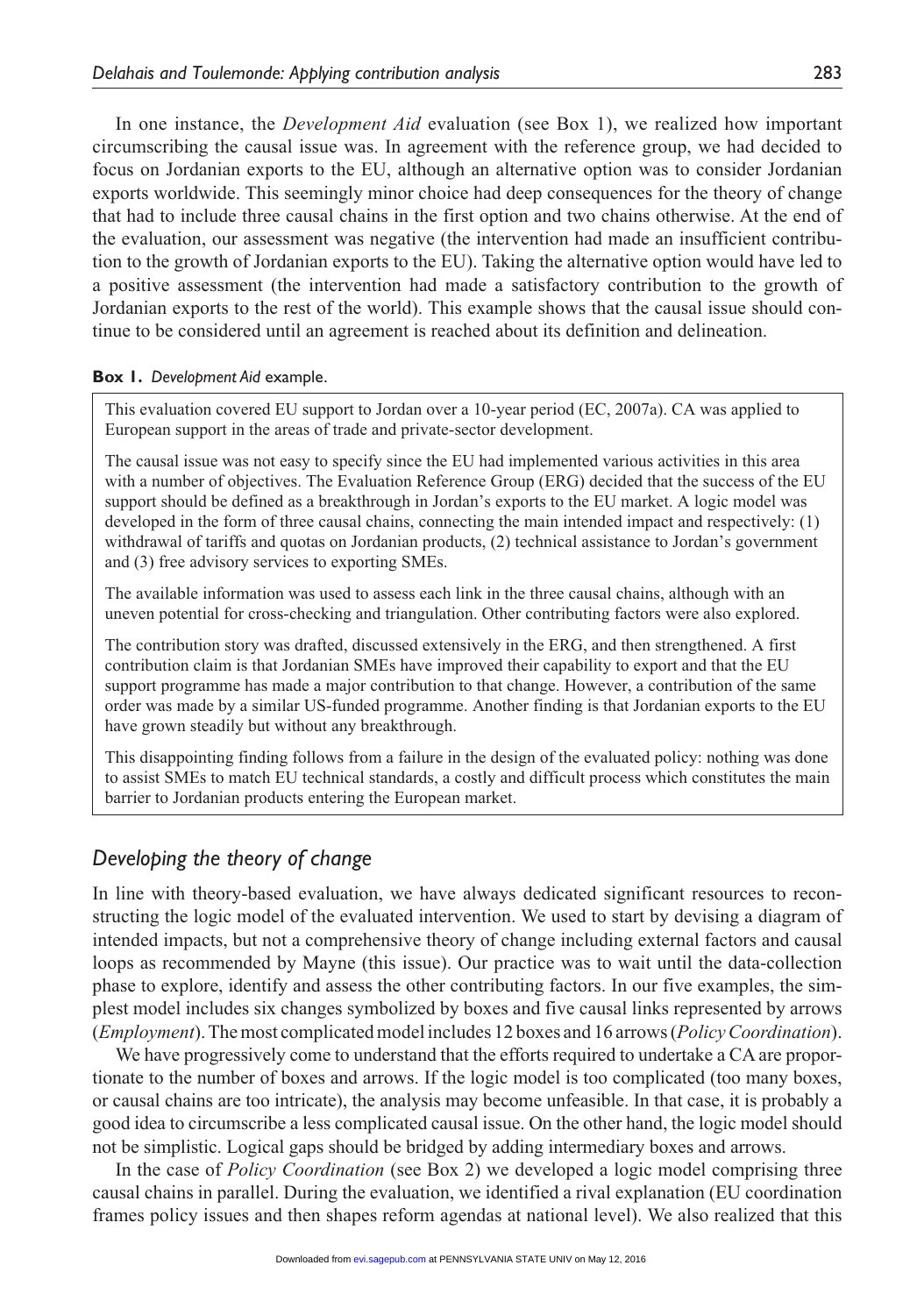rival explanation was not totally new for some stakeholders. To a certain extent, it was part of the implicit knowledge of the organizations concerned (Marra, 2004). As such, it could have been included in our model as a fourth causal chain. If we had unveiled this implicit organizational knowledge before moving to the next step of the CA, it could have been turned into formally validated knowledge, something that we could not achieve because the rival explanation was discovered too late in the analysis process. Hence, and in line with Mayne's views, we now consider that sufficient time and efforts should be invested in documentary reviews and exploratory stakeholder interviews at the second step of the analysis.

#### **Box 2.** *Policy Coordination* example.

The evaluation, carried out in 2007, assessed the EU instrument used for coordinating national policies in the areas of economy, labour market, and environment (EC, 2007b). We applied CA for addressing the question of whether the coordination instrument had helped to introduce reforms on the political agendas in EU Member States.

We first built a logic model eliciting the changes and causal links as they were understood by stakeholders at the time of the evaluation. We then gathered secondary data plus additional information obtained through: (1) interviews with policy-makers, experts and stakeholders in 18 countries, and (2) case studies covering four policy areas and 12 countries.

Our evaluation confirmed that the coordination instrument contributed to fostering mutual learning and shaping reform agendas, but in conjunction with a number of other factors that were making stronger contributions. The evaluation also shows that the 'peer pressure' mechanism, which was part of the logic model, was not working. Moreover, doubts were cast on the effectiveness of the pressure of public opinion, another causal chain in the logic model.

The CA revealed a mechanism called the 'framing of policy issues', which is not part of the initial logic model. This mechanism was found to make an important contribution to national reform agendas, although in conjunction with other major contributors such as multilateral institutions and knowledge communities.

Our practice of developing logic models also exacerbated a problem that is probably common to all theory-based evaluations, i.e. an unbalanced attention paid to the causal links under test at the expense of other contributing factors and rival explanations. Such a bias tends to affect the understanding of the causal mechanisms, the gathering of evidence, and interpretations. It is not just a positive bias or a confirmation bias (Oswald and Grosjean, 2004) since we may be driven to refute the model as well as to confirm it. The risk is rather to have our evaluation shaped by and bounded in a narrow logic, and unable to identify alternative explanations and to account for these. In order to prevent that risk, we came to recognize the need for a systematic search for potential alternative explanations before gathering evidence, rather than during the data collection stage. In this sense, we are now on the same wavelength as Mayne who recommends (this issue) that a comprehensive theory of change be developed at the second step of CA (see also Lemire et al., this issue).

# *Gathering evidence*

According to Mayne (this issue), the third step of CA is devoted to gathering available evidence from secondary data and experts' views. Additional evidence from primary data is to be collected later on at the fifth step (strengthening the contribution story). On the contrary, our practice has always been to collect primary and secondary data in parallel, something that better matches the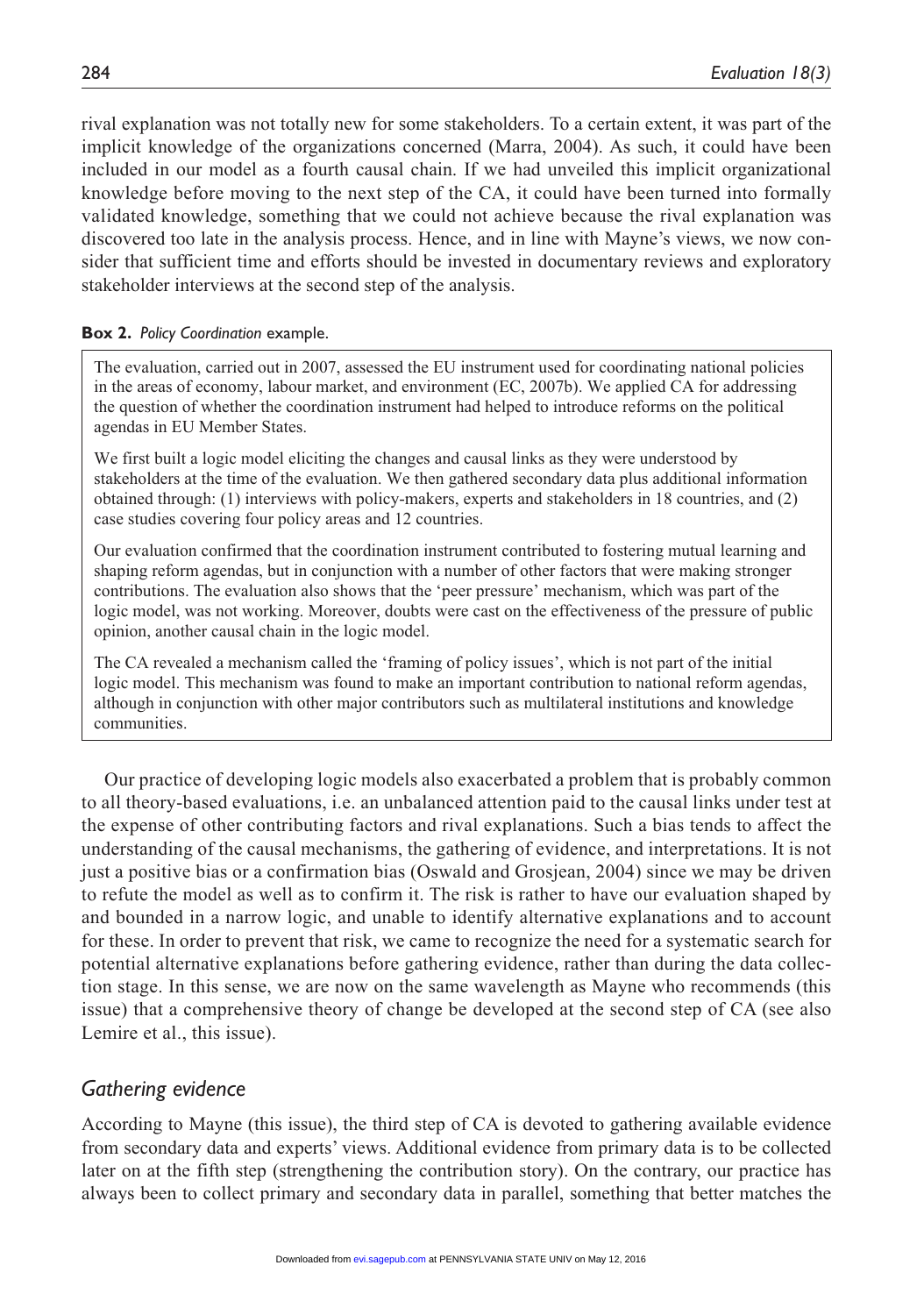tight time constraints of our assignments. We used to build up a data-collection work plan and to apply a range of tools enabling us to answer each evaluation question on the basis of several distinct information sources, in line with the principle of triangulation.

Our experience with CA entailed a major change in the sense that we now seek to apply the triangulation principle to each step of reasoning and not just to each evaluation question. For instance, in the *Development Aid* example, the theory of change was composed of 10 boxes, nine arrows, and about 20 other contributing factors. Some secondary sources were available from previous evaluations and studies, but they enabled us to cover less than 50 per cent of the theory of change, with a very limited prospect for triangulation. Our data collection work plan included interviews with policy-makers and experts, and a series of visits to assisted enterprises. Thanks to these tools, the evidence gathered covered 90 per cent of the theory of change, but only a small minority of our reasoning arguments were supported by triangulated sources. This case exemplifies the fact that our approach to CA is quite demanding in terms of information sources.

Progressively, we have found that embedded case studies are excellent at providing evidence that covers the whole theory of change. Embedded case studies start as usual case studies and supply rich information about the first logical links of the theory of change. Then sub-cases are selected within each case and investigated in order to inform on further logical links, and so on until the whole theory of change is covered. An example of embedded case study design is displayed in Box 3 (*Employment*). In this example, our evidence base originated from four distinct countries, which offered a good prospect for triangulation.

#### **Box 3.** *Employment* example.

A study used for reforming the European Social Fund (EC, 2010), asked how much policy makers learn from rigorous impact analyses based on counterfactuals. We addressed this question through a metaevaluation using a CA.

First, we developed a logic model that stemmed from our own knowledge of how evidence percolates in the policy-making sphere and we then investigated four success stories of impact evaluations carried out between 2005 and 2009. It was difficult to gather evidence about the political use (or non-use) of evaluative knowledge, but we managed to generate the information we needed through four embedded case studies. The four cases were high-quality impact evaluations. In each case, we selected a specific finding of interest to policy-makers (sub-case), and then a circumstance in which that finding was used or could have been used for policy-making purposes (sub-sub-case).

The four exemplary evaluations delivered new, credible, and relevant lessons, but learning from these lessons was limited because: (1) evaluation findings were pushed by information suppliers much more than they were pulled by policy makers, and (2) technical issues were given too much attention at the expense of substantive findings. Knowledge tended to be used indirectly, feeding into streams of successive evaluations and studies until they were converted into problems, explanations, and solutions that were useable in the policy-making process.

Even with a relatively simple theory of change including just one causal chain, as in the above example, the reasoning arguments are numerous and the amount of information needed to support all arguments is considerable. Initially, we thought that CA might be a less expensive alternative to counterfactual-based methods, but we have now understood that our approach is also demanding in terms of data collection, at least if we claim to be rigorous. We now consider that any state-of-art impact analysis is costly, irrespective of whether it relies on an attribution or a contribution approach. This is why we do not feel capable of addressing more than one causal issue rigorously in a typical EU evaluation.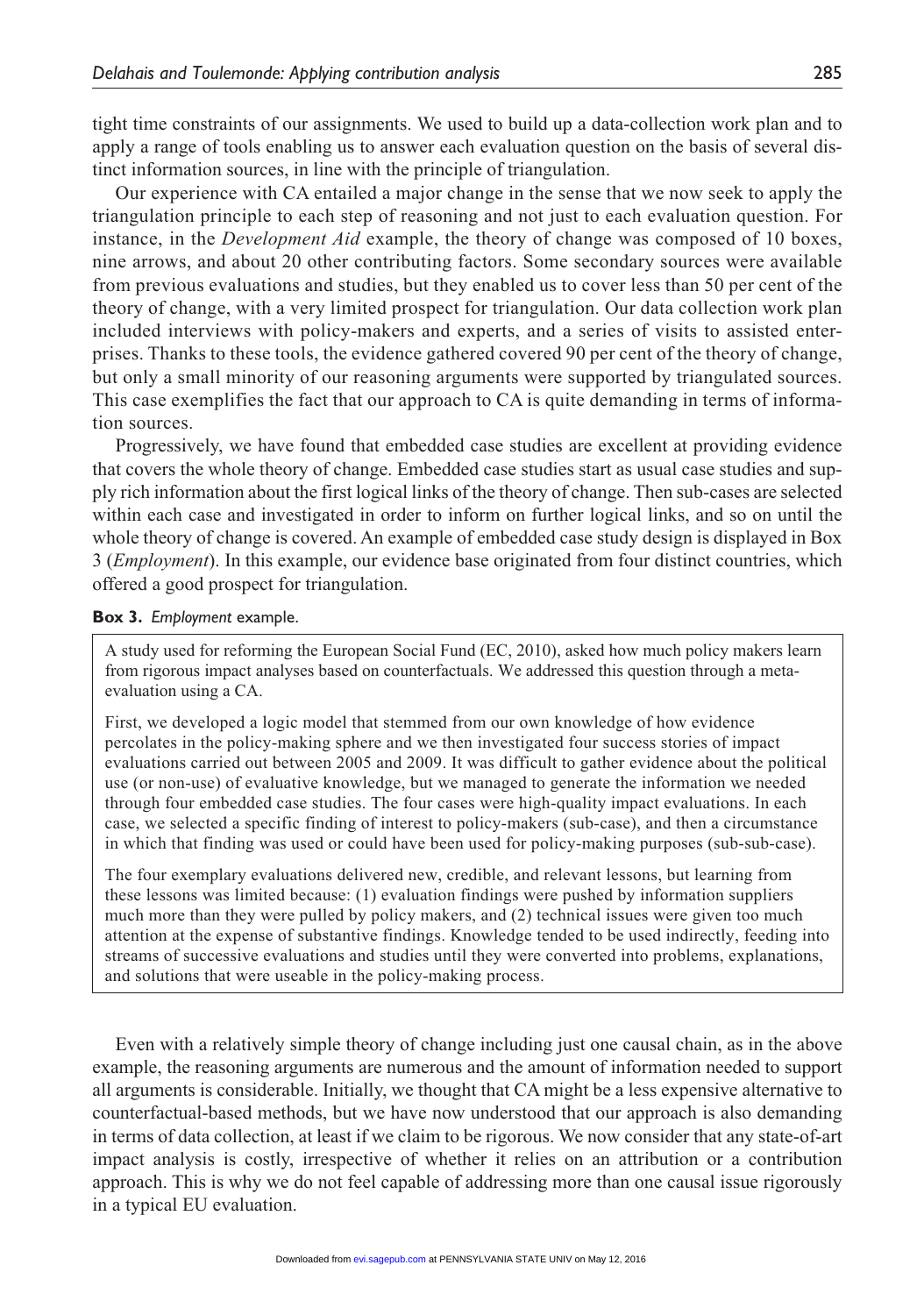In the case of *Development Aid*, we gathered a wide range of data, from which we extracted 70 items of evidence (see five of these in Table 1). Two items out of three were confirming the logic model. This proportion may just mean that the intended changes tended to occur, that the causal mechanisms tended to work, and that other contributing factors were marginal. We might also suspect that investigators were unconsciously biased toward confirming the logic model because we had not developed a comprehensive enough theory of change (see above). A positive bias might just result from the fact that data collection tends to be entrusted to the most junior members of the evaluation team or to sector experts who may not be that familiar with evaluation.

We have tested several approaches in order to reduce such risks:

- In the case of *Agriculture* (see Box 4), the draft case monographs were reviewed by an external expert, to make sure that whenever possible, the authors had sought information confirming and refuting the logic model;
- In the case of *Active Citizenship* (see Box 5), we convened several telephone conferences during the case-study investigations, in which the views of the investigators were systematically challenged in order to avoid positive biases.

#### **Box 4.** *Agriculture* example.

The evaluation assessed the EC financial support to the promotion of high-quality European agricultural products (e.g. wine, cheese, vegetables, etc.) towards India and China (EC, 2008), with special attention paid to the impact on food professionals and consumers. We first built a logic model mainly based on our knowledge of similar schemes, and then tested this model through a series of 12 case studies. An independent expert assessed each case monograph in order to ensure that all causal assumptions were covered and that contextual factors were accounted for.

The main finding was that promotion activities targeted at professionals (rather than consumers) proved the most effective by creating sustainable professional relationships, which themselves contributed to the development of distribution networks and, in some cases, triggering limited (yet observable) increases in sales.

#### **Box 5.** *Active Citizenship* example.

From 2007, the EC supported two programmes aimed at encouraging citizens to debate European issues, through 'citizen consultations' run by selected NGOs (EC, 2009). The debates were intended to make citizens' voices heard in EU policy-making processes. In evaluating these programmes, we used CA to answer a question about 'the contribution of the programme to citizens' debates on the future of the EU and the impact of the EU on their daily lives'.

We developed a logic model based on a literature review and expert views on what could reasonably be expected from the programme. The model was tested through 21 case studies that attempted to balance evidence confirming and disconfirming each intended contribution in the logic model, and to explore all other contributory factors. As the draft contribution story was quite negative, it was strongly challenged by the programme managers. This meant that several findings had to be either consolidated by further evidence or reformulated. Finally, despite enthusiasm among most of the participants about the deliberative process itself, programmes failed to trigger any debates outside their own small audience, contrary to the expectations in the promoters of the programme. They failed to obtain mass media coverage, and therefore had no influence on public opinion. Moreover, the outputs of the projects have not been used in policy-making because the politicians who attended the events were involved only superficially, and no clear status was given to the outputs of the debates.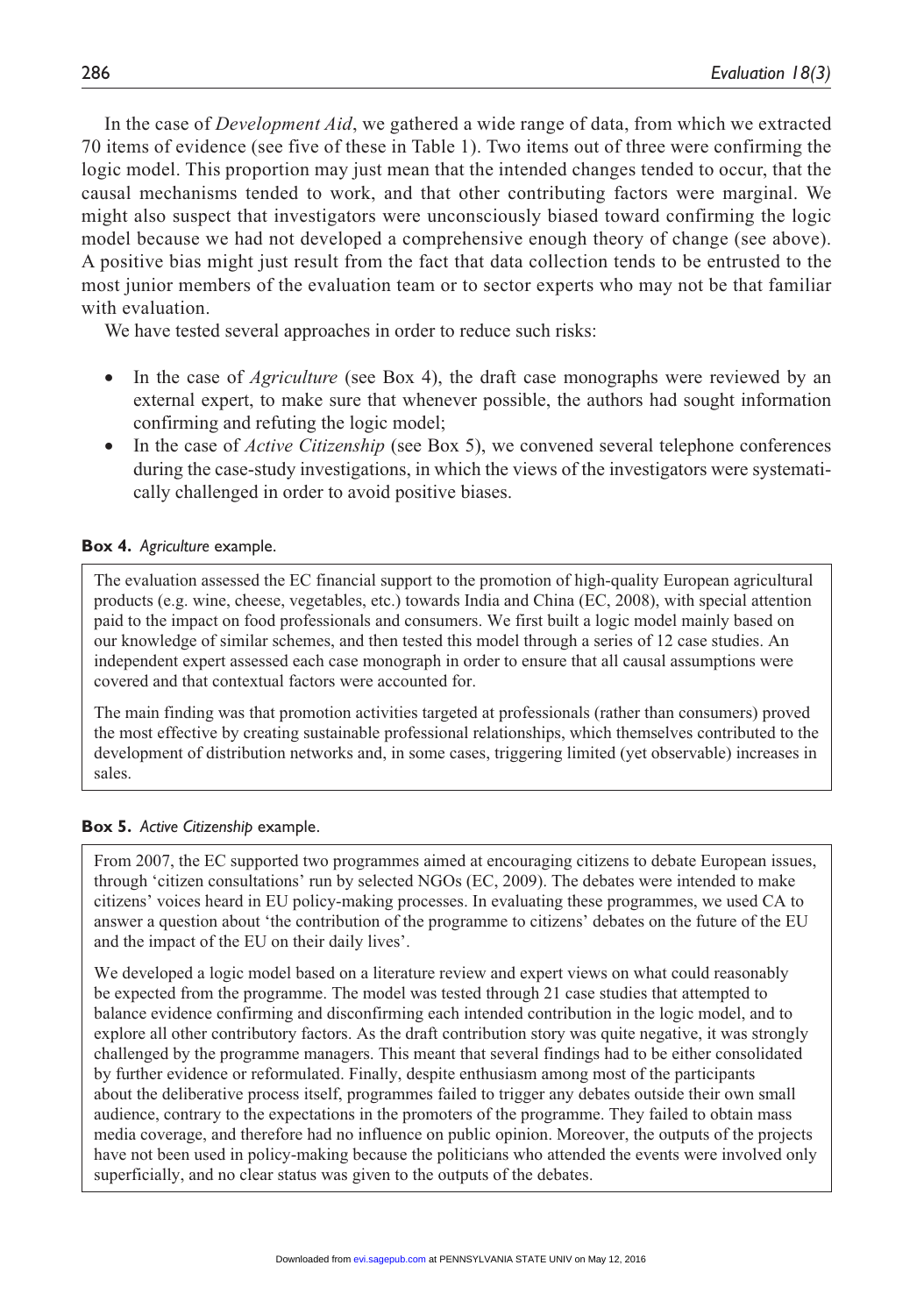| Supported managers report a high increase in exports                                                                                                                               |  |  |  |
|------------------------------------------------------------------------------------------------------------------------------------------------------------------------------------|--|--|--|
| In a questionnaire survey, managers report that the total<br>annual sales changed by an average of 32% in the period<br>covered by the European support. Exports increased by 61%. |  |  |  |
| Survey contracted out by programme managers, and<br>answered by almost all supported SMEs.                                                                                         |  |  |  |
| Primary / Secondary                                                                                                                                                                |  |  |  |
| Arrow 6–9 (SMEs that have been successfully assisted<br>improve their competitiveness)                                                                                             |  |  |  |
| Confirming / Refuting                                                                                                                                                              |  |  |  |
| Intended contribution / Other contribution / Condition-<br>to intended contribution / Intended condition to other-<br>contribution / Feedback*                                     |  |  |  |
| <b>Strong</b> - Rather strong – Rather Weak – Weak*                                                                                                                                |  |  |  |
|                                                                                                                                                                                    |  |  |  |

|  |  |  |  | Table 1. A record in the Evidence Analysis Database (example). |  |  |  |  |
|--|--|--|--|----------------------------------------------------------------|--|--|--|--|
|--|--|--|--|----------------------------------------------------------------|--|--|--|--|

\*these two lines are further explained in the next section.

Overall, the process of gathering information for CA relies on the same principles and faces the same risks as with any other theory-based approach. What changes is the fact that CA is particularly demanding since the evidence base needs to cover all causal links, each one including a box, an arrow, and several contributing factors. If the analysis traces all reasoned arguments in a systematic way, then the gaps in the evidence base are easily visible.

#### *Drafting the contribution story*

This is the core step where CA adds most value. Successive attempts at applying CA led us to recommend an approach where data are aggregated no longer at the level of evaluation questions or criteria, but at the level of each causal link in the logic model. To facilitate such a systematic approach, we compile an Evidence Analysis Database which records and qualifies all items of evidence extracted from the set of information that has been gathered (see an example in Table 1).

All items of evidence related to a given causal link are clustered in an Evidence Analysis Table as exemplified in Table 2.

Table 2 helps to draft a contribution claim composed of a series of change statements and causal claims. For a given causal link, we identify up to three other contributing factors or conditions that are assumed to have a particular influence. We then review and interpret the related items of evidence and we write a contribution claim (see Table 3), i.e. a text starting by a change statement, describing the main causal mechanisms at play and ranking their influence by order of magnitude from first to last. The robustness of a contribution claim depends on the supporting items of evidence that may or may not be strong, convergent, and triangulated. The claim is said to confirm the logic model if the intended change occurred and if the intended contribution is highly ranked in comparison with other contributing factors.

All contribution claims are ordered along the boxes and arrows of the logic model, and assembled into the contribution story. In this typically 300-word text, each claim is connected to a detailed explanation, and then to the corresponding Evidence Analysis Table through hyperlinks.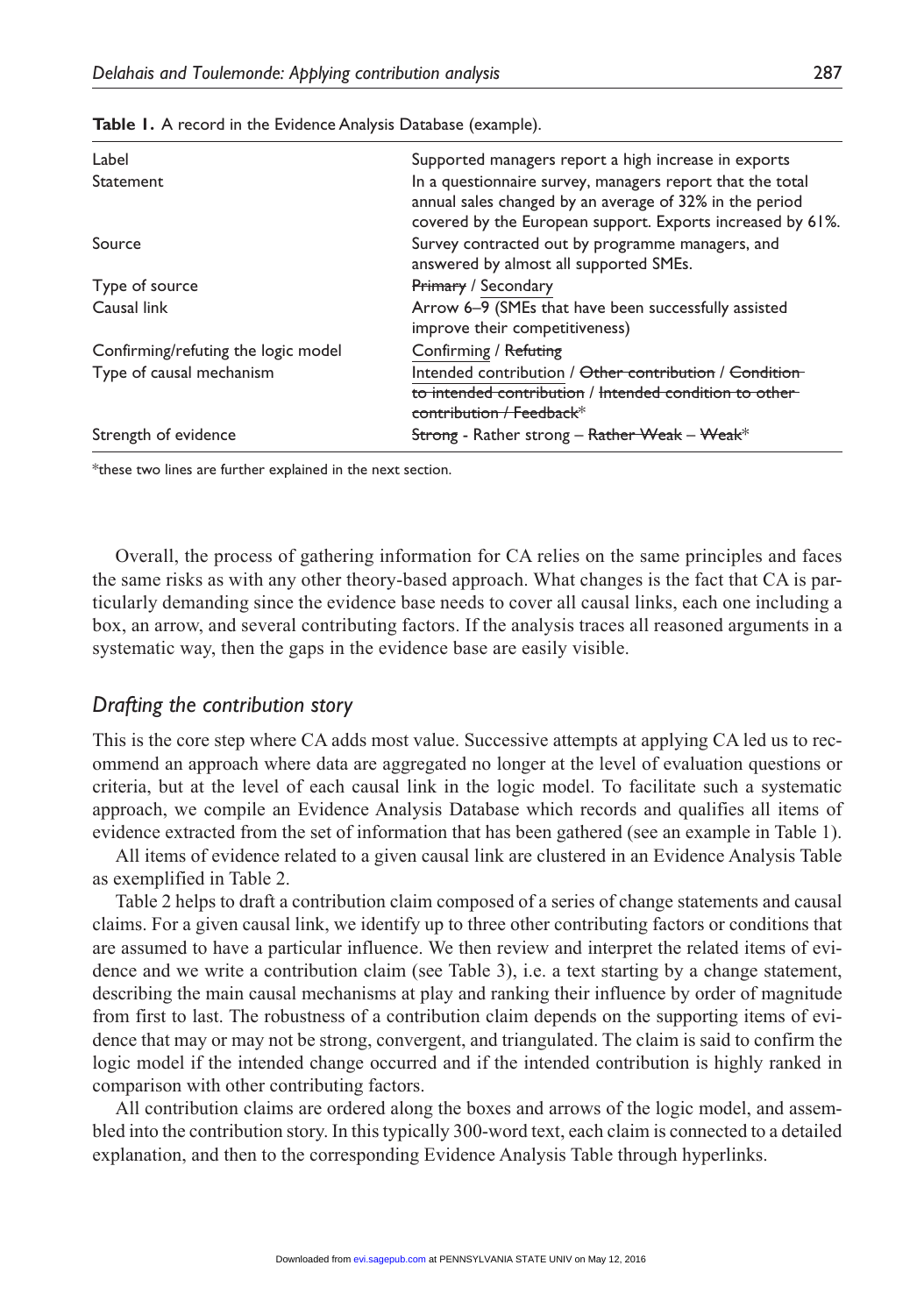|  |  |  |  | Table 2. Evidence Analysis Table example. |
|--|--|--|--|-------------------------------------------|
|--|--|--|--|-------------------------------------------|

| Arrow 6–9 (assisted SMEs improve their competitiveness)                                                          |                   |                         |                                          |                         |
|------------------------------------------------------------------------------------------------------------------|-------------------|-------------------------|------------------------------------------|-------------------------|
| Items of evidence                                                                                                | Type of<br>source | Confirming/<br>refuting | Causal mechanism <sup>*</sup>            | Strength of<br>evidence |
| Supported managers report<br>a high increase in exports                                                          | Secondary         | Confirming              | Intended<br>contribution                 | Rather strong           |
| Clear examples of increased<br>exports in supported SMEs                                                         | Primary           | Confirming              | Intended<br>contribution                 | Rather weak             |
| Interviewees cast doubts on<br>the sustainability of benefits<br>in a context of reinforcing<br>competition      | Primary           | Refuting                | Condition<br>to intended<br>contribution | Rather weak             |
| USAID support programme<br>with same target, magnitude<br>and reported success                                   | Secondary         | Refuting                | Other contribution                       | Rather strong           |
| The opinion of experts<br>and visited SMEs is that the<br>business environment has<br>not improved significantly | Primary           | Confirming              | Other contribution                       | Rather weak             |

\*see explanation below.

**Table 3.** *Contribution claim* example.

Arrows 6–9 (SMEs that have been successfully assisted improve their competitiveness)

The competitiveness of supported SMEs on international markets has clearly improved, although in a context of reinforced competition that may soon put that success at risk. The EU-funded assistance and a similar USAID programme have made the first largest contributions to that change. No other major contribution has been identified, including in terms of business environment in Jordan.

Up to now all the elements of this process have been applied in different evaluations but not in a single one. This is mainly because particular innovative methods arose in different evaluation assignments. However, there is no specific difficulty in applying the overall approach, provided that: (1) sufficient resources are devoted to CA, and (2) users are receptive to evaluation reports written in this way.

# *Strengthening the draft contribution story*

Our usual practice at this stage of the evaluation process was to submit our draft findings and arguments to:

- a careful review by the evaluation team leader;
- a quality assessment by a senior partner/expert who had not been part of the evaluation; and
- discussions in one or several meetings with representatives of the commissioning body, members of the Evaluation Committee, participants in a stakeholder workshop, or experts on a panel.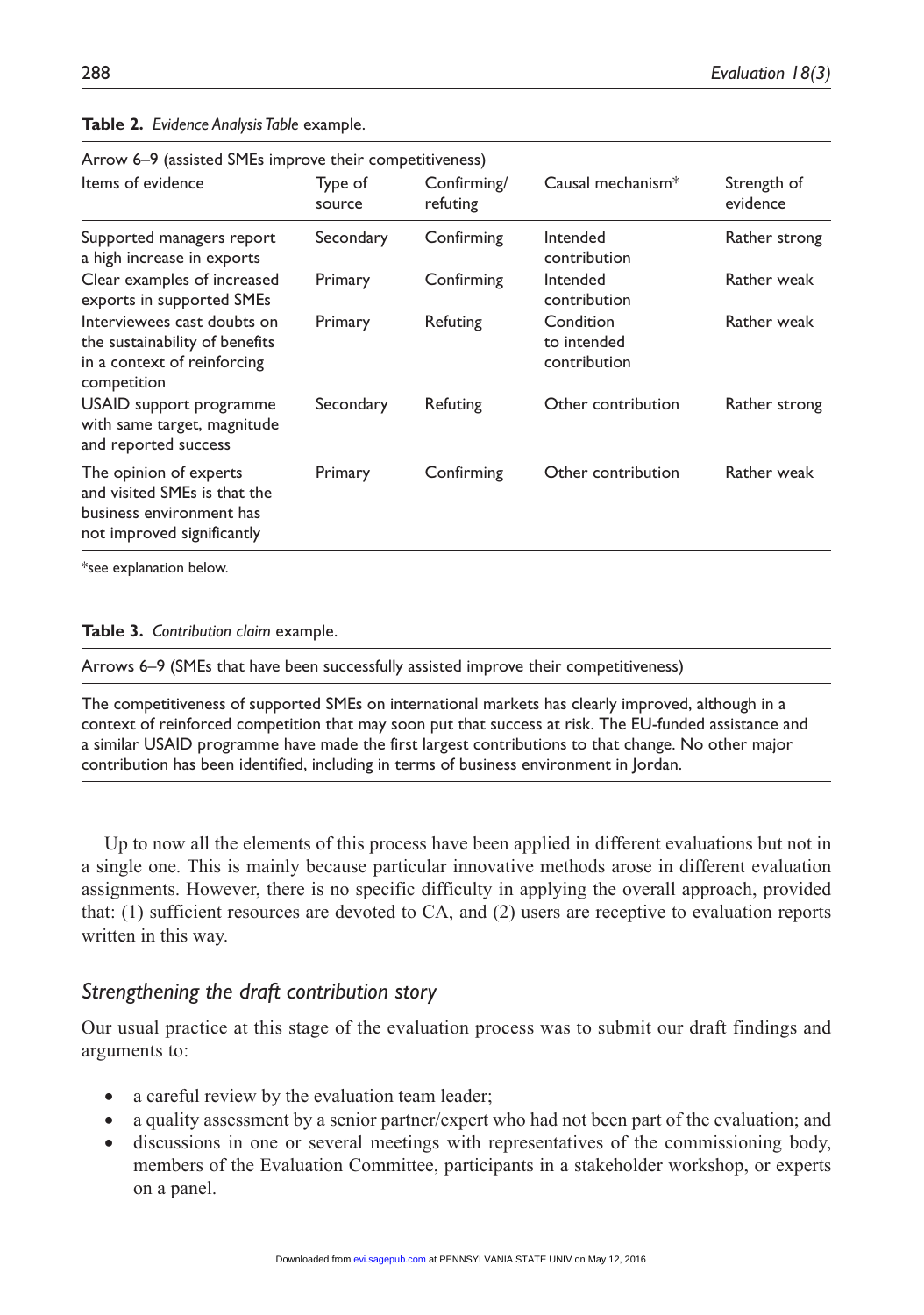At the fifth step of a CA, the draft contribution story should be challenged through the same kind of open and critical discussion, preferably involving people who are distant enough from the evaluation team, whose values are sufficiently diverse, and who hold opposing stakes in the evaluation. Such a 360° scrutiny would be the ideal way to identify the weaknesses in the draft contribution story (Patton, this issue). However, we discovered that the process is constrained by the availability of stakeholders to review and discuss our analysis at a time when they have to absorb many findings, conclusions, and often recommendations. In the example of *Development Aid*, our 95-page draft report ended in 10 conclusions and nine recommendations. When we came to discuss this draft report in a two-hour meeting of the Evaluation Committee, most of those attending had read only that section of the report in which they had a stake. The specific conclusions derived from our CA were given a few minutes in a discussion that involved a few participants only. This was clearly not enough for reviewing the contribution claims in sufficient depth.

Moreover, some participants in the evaluation meetings do not feel competent to criticize the contribution story in detail. This happened to a large extent in the final meeting of the Evaluation Committee of the *Active Citizenship* CA. In three of our five examples, however, we received challenging and useful inputs from respectively institutional partners, evaluation stakeholders and the evaluation manager in the commissioning body.

Stakeholders who criticize the draft contribution story also provide additional information sources that may lead to additional data. For that purpose, resources were set aside that could be used for strengthening the analyses at this stage. Such additional evidence can easily be inserted into the Evidence Analysis Database and Tables, and quickly used for amending our interpretations, reasoning arguments, and contribution story.

More problematic is the occurrence of having to modify the theory of change at this step of the analysis. For instance, in the case of *Policy Coordination*, we found that we had to consider a new causal chain ('framing of policy issues'). Similarly, in the case of *Development Aid*, an unforeseen condition appeared to play a key role ('technical barriers to Jordanian exports at the entry of the EU market'). In both instances, the time and resources left did not allow us to develop and implement the kind of comprehensive data-gathering work plan that would have been required to undertake a systematic test of the new assumptions.

#### *Finalizing the contribution story*

Our usual approach to finalizing an evaluation was to present each conclusion, and the main arguments supporting it, in a section of the main report, which is itself reflected in a paragraph of the executive summary.

CA, however, is more demanding in terms of structured presentation, as its validity relies on a systematic coverage of all boxes and arrows along the causal chains, something that creates a risk of losing an overview of the big picture. Time and resources permitting, our solution to this problem has been to deliver an evaluation report in two volumes. The first one includes the executive summary and a user-oriented presentation of the findings, conclusions, lessons learned, identified problems, and suggested solutions. A second volume displays the full chain of reasoning and an appendix includes the evidence analysis database. The executive summary includes the contribution story or several such stories if more than one causal issue is addressed through a CA.

Contribution stories are written as short texts (300–500 words), which are easily accessible to public managers. However, such texts are too long for being used in public debates. In comparison, the findings of a counterfactual-based analysis are typically expressed in one sentence including a quantitative impact estimate that may be easily understood by both policy makers and journalists.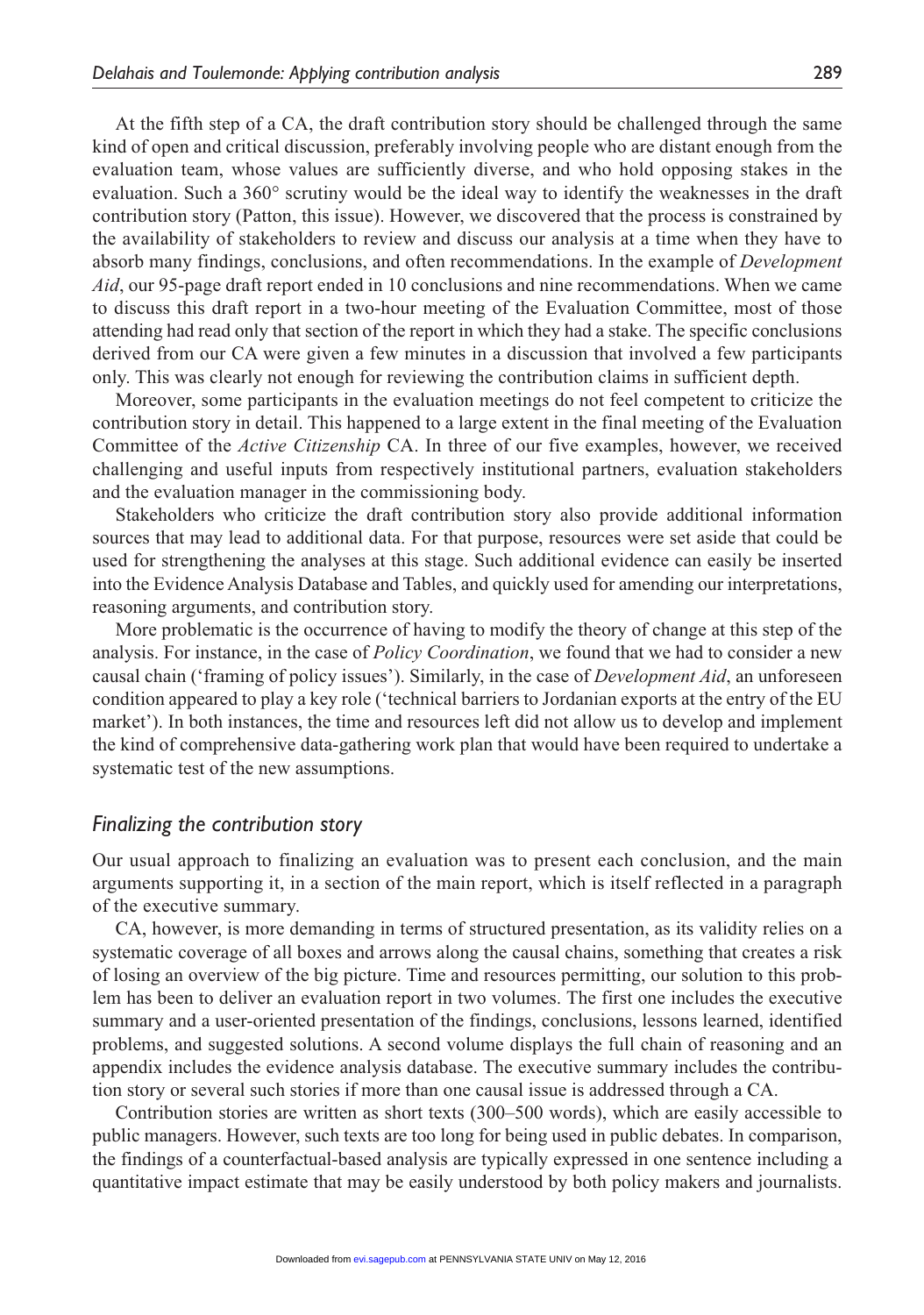How can a contribution story be sold in the political arena? From our point of view, this is a problem that remains to be solved.

# **Operationalizing key concepts**

As noted in the previous section, we consider that CA adds most value to our practices, and more generally to evaluation methods, when it comes to drafting the contribution story. However, we have found it particularly difficult to operationalize this fourth step of the analysis. The challenge is to make contribution claims that are based on evidence in a way that is rigorous, traceable, and credible. Even if this challenge still lies ahead, we have gained a much deeper understanding of the key concepts that frame our reasoning about contribution claims, i.e. causal mechanism, causal claim, and contribution claim. These concepts are illustrated below with reference to the *Development Aid* case.

# *Causal mechanism*

Some authors define a mechanism as a constellation of causes that regularly bring about a particular effect (Astbury and Leeuw, 2010; Gerring, 2010; Hedstrom, 2005). In 1997, Pawson and Tilley considered that programmes generate their effects through various change mechanisms interacting with contextual factors. In line with these authors, we define a causal mechanism as a substantial explanation of why and how a given factor contributes to a given change. Each arrow in the logic model is a causal mechanism that explains an intended contribution to an intended change. It is itself part of a causal configuration including other mechanisms that explain, for instance, the influence of other contributing factors. We have encountered the following types of causal mechanisms:

- Intended contribution, i.e. arrow of the logic model, assumed to be sufficient for generating the intended change;
- Other contribution, i.e. influence of a contextual factor, also assumed to be sufficient for generating the intended change;
- Condition to intended contribution, i.e. influence of a contextual factor that is necessary for the intended contribution to work; Table 2 shows an example of such a condition: improved competitiveness is conditional on the fact that competitors make slower progress than supported SMEs;
- Intended condition to other contribution, i.e. a particular case in which the evaluated intervention is designed to block or unblock the influence of a given contextual factor;
- Feedback, i.e. reverse contribution.

All causal mechanisms associated with a given link in the logic model constitute a causal package (Mayne, this issue). A contribution is unnecessary but sufficient for the occurrence of the intended change. A condition is necessary for the working of a mechanism that is itself unnecessary but sufficient for the occurrence of the intended change (Mackie, 1974).

# *Causal claim*

A causal claim asserts that a given change (or no change) is one of the causes of another change (or no change). For inferring such a claim from evidence, the analyst has to consider other influencing factors in order to eliminate them (Scriven, 2005) or to account for their contribution.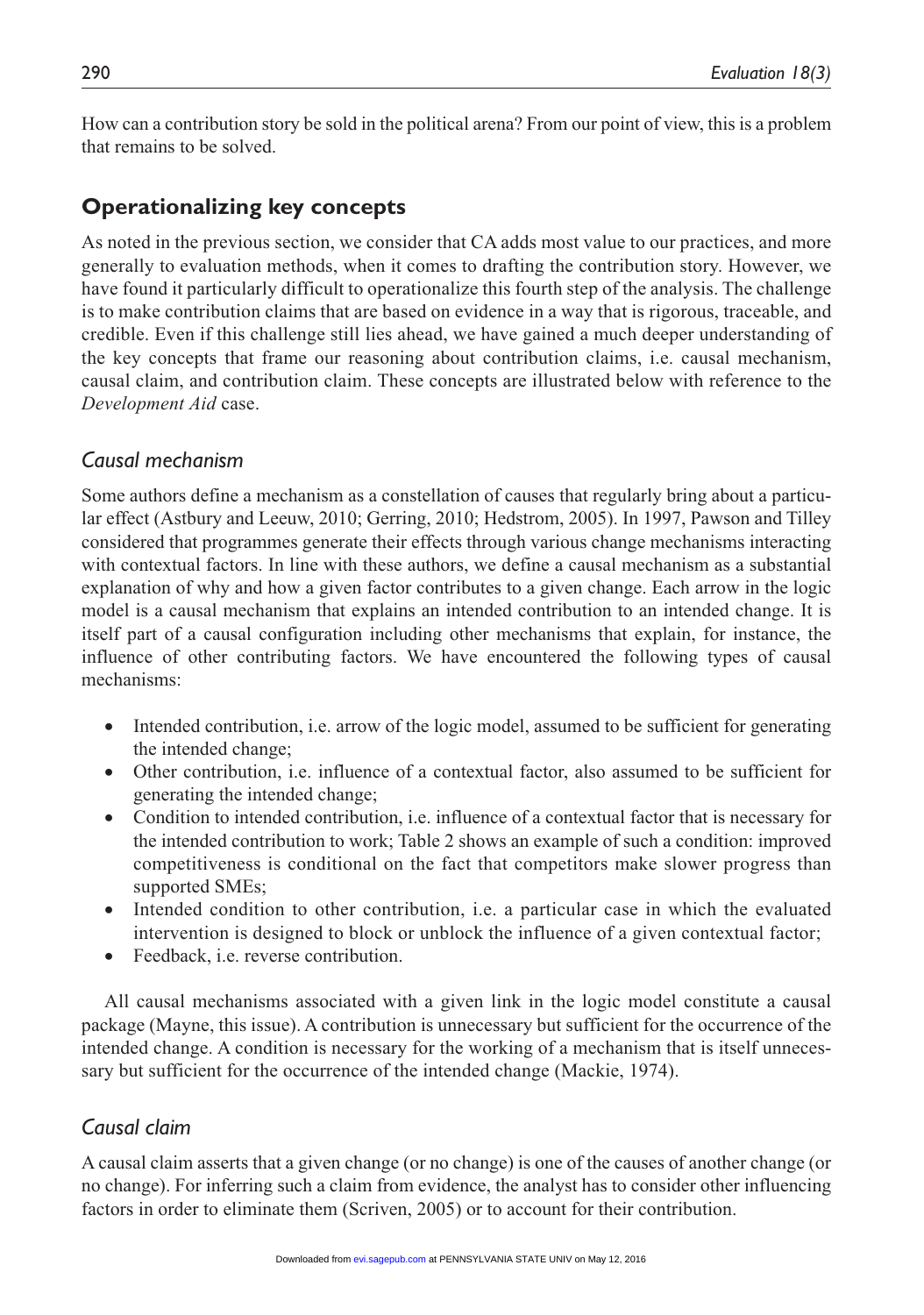A causal claim may apply to all or part of the theory of change (e.g. the EU support has not boosted Jordanian exports to the EU market). In this section, we focus on causal claims that apply to one of the mechanisms associated with a given link in the logic model (e.g. newly acquired management skills have increased the competitiveness of supported SMEs). In the process of drafting a contribution claim, we proceed by compiling causal claims that apply to all mechanisms of a causal package.

CA welcomes causal claims inferred through all types of methods such as a probabilistic approach based on a statistically representative sample (e.g. Table 1), a comparative approach based on a number of case studies (e.g. Box 2), a triangulation approach based on the cross-checking of three independent information sources, or even a single item of evidence if it is assessed to strongly validate a reasoning argument (Greene, 2011).

### *Contribution claim*

We understand that a contribution claim asserts that an intended change: (1) did or did not occur, (2) due or not due to the intended contribution, (3) in conjunction with a few selected contextual factors, (4) all considered mechanisms being explained and ranked by order of influence, and (5) other non-selected mechanisms being acknowledged.

A contribution claim may account for a simple causal package comprising just the intended contribution, a few other selected contributions, and the mention of some other eliminated mechanisms (e.g. Table 3). However, contribution claims may become difficult to write and to read if they include feedback loops and/or conditions (Sridharan and Nakaima, this issue).

Contribution claims often include statements about the magnitude of the causal relationship, expressed with terms such as 'major', 'minor', 'marginal', 'important', and so on. Building upon our practice, we consider that it is often possible to sort out the most influential factors by order of relative contribution, and to say that a given cause made the 'third main contribution', or an 'even contribution as'. However, our practice in this respect is still empirical and not fully conceptualized.

# **Conclusions**

Theory-based approaches are good at explaining impact mechanisms, but often inconclusive as to whether interventions do or do not work. CA has the potential for both concluding on the achievement of impacts and providing evaluation users with the explanations they need. Moreover, it has the potential to do this where no counterfactual-based method is possible, as shown by the five examples illustrating this article.

Theory-based evaluations are often challenged on the grounds that they do not produce rigorous findings as far as causes and effects are concerned. CA has the potential for changing such a vision because its six steps can be explained and implemented in a structured and traceable manner. However, our approach to applying CA is demanding in terms of resources and competencies, something that means that we cannot promise to deliver a rigorous analysis of more than a few causal issues in a typical EU evaluation.

In order for a CA to be acknowledged as rigorous, we would need quality criteria and benchmarks to be developed, applied, and recognized in the evaluation profession. Setting strict quality standards is a precondition for CA to compare with other impact evaluation methods. We may imagine that CA practitioners could reach such consensus in the future, but the way ahead is obviously long. All six steps of the CA should be associated with specific quality criteria, and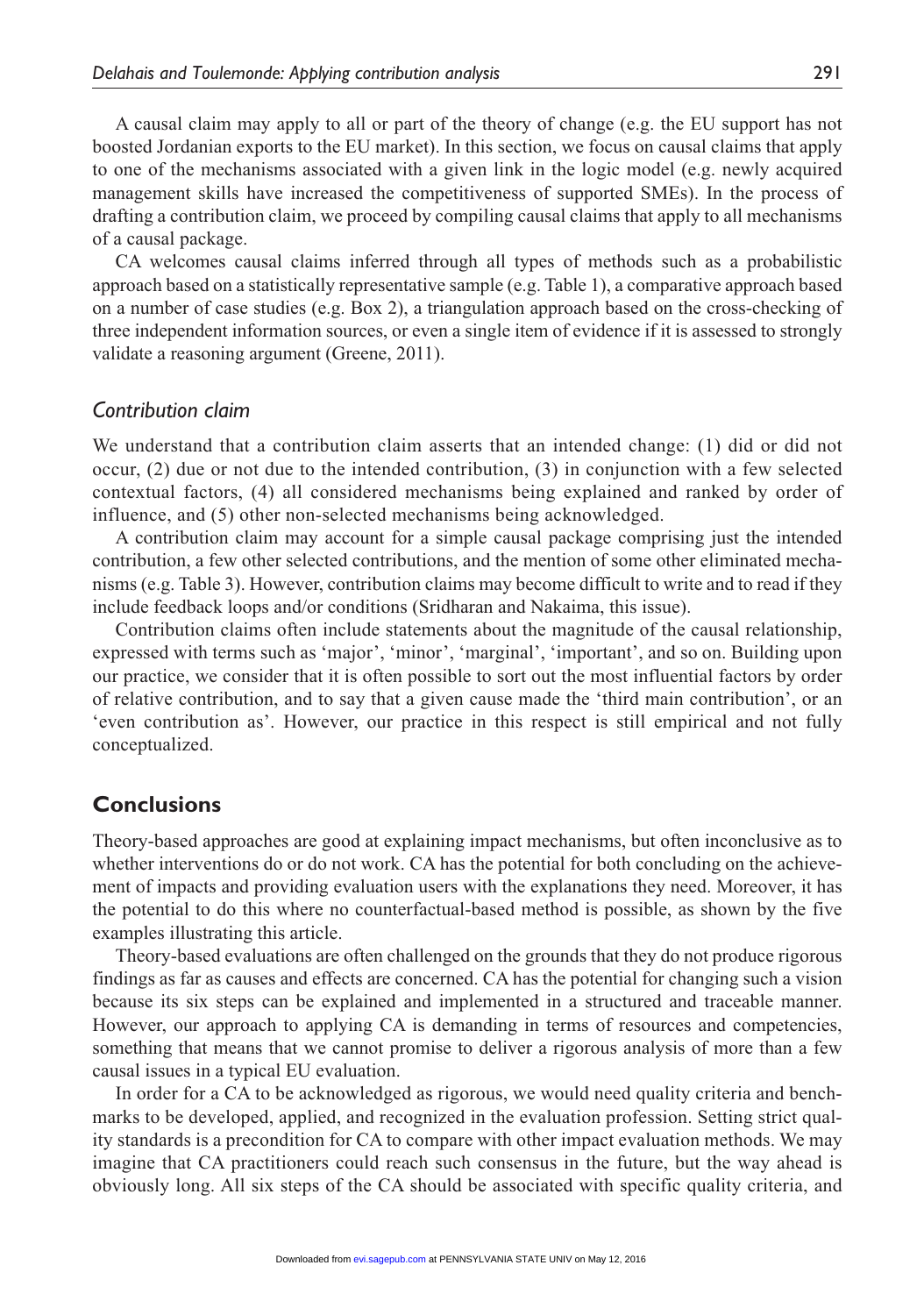especially Step 4 (drafting the contribution story) where CA adds most value to the current practices and where the analysis is most likely to be challenged.

### **Funding**

This research received no specific grant from any funding agency in the public, commercial or not-for-profit sectors.

### **References**

- Astbury B and Leeuw F (2010) Unpacking black boxes: mechanisms and theory building in evaluation. *American Journal of Evaluation* 31(3): 363–81.
- EC (2007a) Evaluation of the European Commission's support to the Hashemite Kingdom of Jordan. URL: http://ec.europa.eu/europeaid/how/evaluation/evaluation\_reports/2007/1087\_docs\_en.htm.
- EC (2007b) Evaluation of the Integrated Guideline Package (IGP) for Growth and Jobs. URL: http://ec.europa. eu/economy finance/evaluation/pdf/final report ipg en.pdf.
- EC (2008) Evaluation of promotion measures of European agricultural products in third countries (not available online).
- EC (2009) Evaluation of the Plan D / Debate Europe citizen consultation projects. URL: http://ec.europa.eu/ dgs/communication/pdf/evaluation\_citizens\_consultations\_sep2009\_en.pdf.
- EC (2010) Study on the Return on ESF Investment in Human Capital. URL: http://ec.europa.eu/esf/BlobSer vlet?docId=160&langId=en.
- Gerring J (2010) Causal mechanisms: yes, but … *Comparative Political Studies* 43(11): 1499–526.
- Greene J (2011) The construct(ion) of validity as argument. In: Chen HT, Donaldson SI and Mark MM (eds) *Advancing Validity in Outcome Evaluation: Theory and Practice. New Directions for Evaluation 130*. San Francisco, CA: Wiley, 81–91.
- Hedstrom P (2005) Dissecting the social: on the principles of analytical sociology. Cambridge: Cambridge University Press.
- Lemire ST, Nielsen SB and Dybdal L (2012) Making contribution analysis work: A practical framework for handling influencing factors and alternative explanations. *Evaluation* 18(3): 294–309.
- Mackie JL (1974) *The Cement of the Universe: A Study of Causation*. Oxford: Oxford University Press.
- Marra M (2004) The contribution of evaluation to socialization and externalization of tacit knowledge: the case of the World Bank. *Evaluation* 10(3): 263–83.
- Mayne J (1999) Addressing attribution through contribution analysis: using performance measures sensibly. Discussion paper. Office of the Auditor General of Canada. URL: http://dsp-psd.pwgsc.gc.ca/Collection/ FA3-31-1999E.pdf.
- Mayne J (2001) Addressing attribution through contribution analysis: using performance measures sensibly. *Canadian Journal of Program Evaluation* 16(1): 1–24.
- Mayne J (2008) *Contribution Analysis: An Approach to Exploring Cause and Effect*. ILAC Brief No. 16: Rome: The Institutional Learning and Change Initiative. URL: http://www.cgiar-ilac.org/files/publications/ briefs/ILAC\_Brief16\_Contribution\_Analysis.pdf.
- Mayne J (2011) Contribution analysis: addressing cause and effect. In: Schwartz R, Forss K and Marra M (eds) *Evaluating the Complex*. New Brunswick, NJ: Transaction Publishers, 53–96.
- Mayne J (2012) Contribution analysis: Coming of age? *Evaluation* 18(3): 270–280.
- Monnier E (2009) Designing a contribution analysis for assessing expected impacts. Workshop material for the Cairo Conference on *Perspectives on Impact Evaluation*. URL: http://www.3ieimpact.org/userfiles/ file/W-15.zip.
- Oswald ME and Grosjean S (2004) Confirmation bias. In: Pohl RF (ed.) *Cognitive Illusions: A Handbook on Fallacies and Biases in Thinking, Judgement and Memory*. Hove: Psychology Press, 79–96.
- Patton MQ (2012) A utilization-focused approach to contribution analysis. *Evaluation* 18(3): 364–377.
- Pawson R (2002) Evidence-based policy: the promise of 'realist synthesis'. *Evaluation* 8(3): 340–58.
- Pawson R and Tilley N (1997) *Realistic Evaluation*. Thousand Oaks, CA: SAGE.